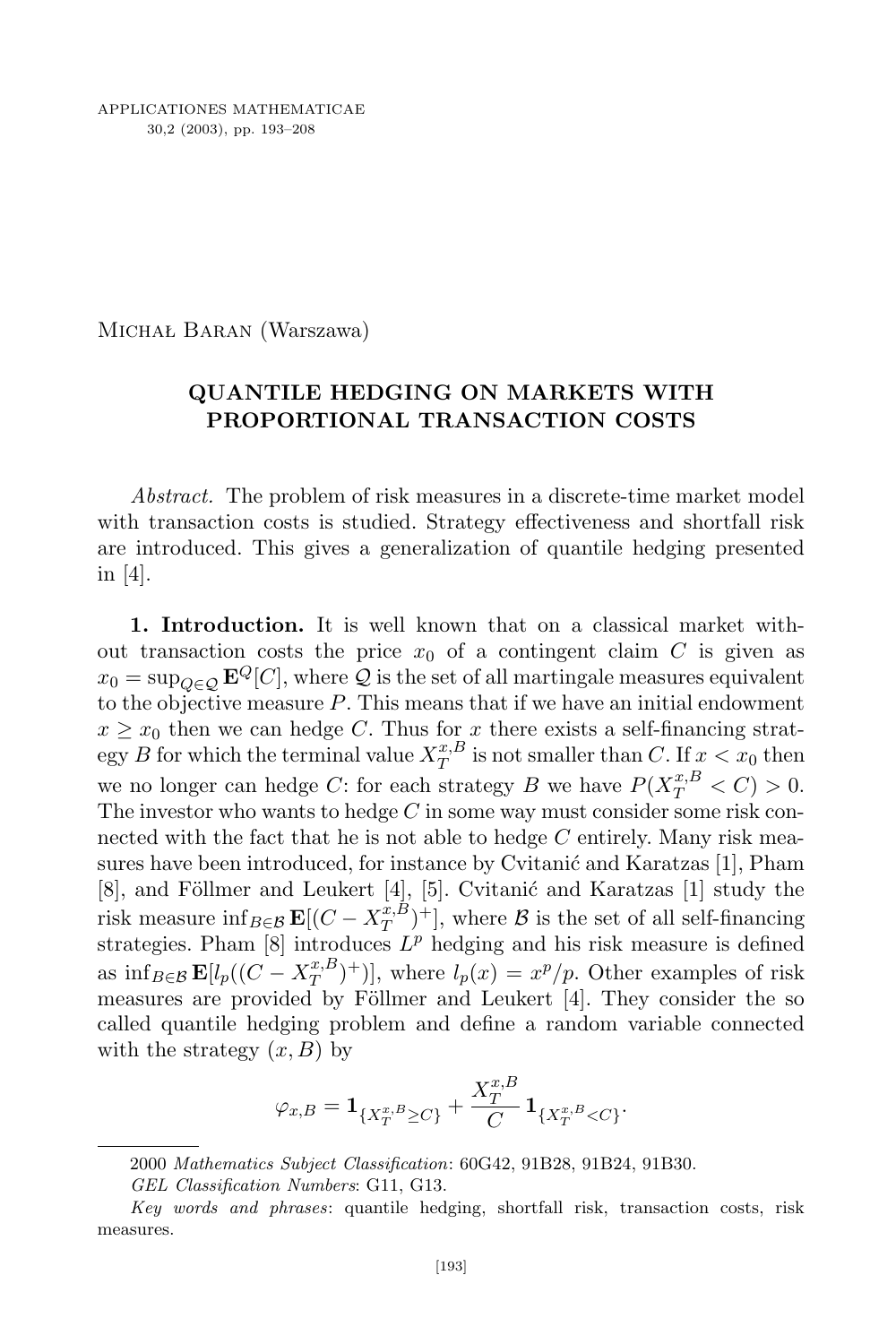It is called the "success function" and its expectation is an effectiveness measure connected with the strategy  $(x, B)$ . The success function takes its values in the interval [0, 1]. If  $(x, B)$  is a hedging strategy, then  $\varphi_{x,B} = 1$ , otherwise  $P(\varphi_{x,B} \leq 1) > 0$ , which implies  $\mathbf{E}[\varphi_{x,B}] < 1$ . Föllmer and Leukert's aim is to find a strategy *B* maximizing  $\mathbf{E}[\varphi_{x,B}]$  for a given *x*. In [5] they also examine another risk measure,  $\inf_{B \in \mathcal{B}} \mathbf{E}[l((C - X_T^{x,B}))]$  $\binom{x,B}{T}$  + )], where *l* is a loss function.

In this paper we study the problem of risk measures on markets with proportional transaction costs. The main idea is based on the papers of Föllmer and Leukert on quantile hedging [4] and minimizing shortfall risk [5]. On markets with transaction costs we are given a multi-dimensional contingent  $\mathop{\rm claim} H$ , a multi-dimensional wealth process  $V_t^{v,B}$  $t^{v,B}_t$ , and some cone  $K_T$  which is constructed on the basis of transaction costs. The cone  $K_T$  determines a partial ordering " $\succeq_T$ " in  $\mathbb{R}^d$  such that  $x \succeq_T y \Leftrightarrow x - y \in K_T$ . We say that a strategy  $(v, B)$  *hedges H* if  $V_T^{v, B} \succeq_T H$ . Papers [2], [6] and [7] provide a characterization of the set  $\Gamma(H) \subseteq R^d$  of initial endowments *v* for which there exists a hedging strategy *B* such that  $V_T^{v,B} \succeq_T H$ . The problem arises what is an optimal strategy for an initial endowment  $v \notin \Gamma(H)$ . For the terminal wealth  $V_T^{v,B}$  we introduce a set  $\mathfrak{L}(V_T^{v,B})$  $T^{v,B}_T$ , *H*) of proportional transfers. Simply speaking, for  $L \in \mathfrak{L}(V_T^{v,B})$  $T^{v,D}_T$ , *H*) we have

$$
\frac{(V_T^{v,B}_{T}|_L)^i}{H^i} = \frac{(V_T^{v,B}_{T}|_L)^j}{H^j}
$$

for all  $i, j$  where  $V_T^{v,B}$  $T^{v,B}_{\mu}$  is the terminal wealth after the proportional transfer *L*. For this ratio we write

$$
\frac{V_T^{v,B}_{T}|_L}{H} := \frac{(V_T^{v,B}_{T}|_L)^i}{H^i}.
$$

In Section 3 we introduce the "success function" whose expectation is an effectiveness measure of the strategy  $(v, B)$ , by setting

$$
\varphi_{v,B} = \mathbf{1}_{\{V_T^{v,B}\succeq_T H\}} + \underset{L \in \mathfrak{L}(V_T^{v,B},H)}{\mathrm{ess}\sup} \frac{V_T^{v,B}_{T}|_L}{H} \mathbf{1}_{\{V_T^{v,B}\succeq_T H\}^c}.
$$

We establish some useful properties of the success function. It appears that  $\varphi_{v,B} \in [0,1]$  and if  $v \in \Gamma(H)$  then  $\varphi_{v,B} = 1$  for the hedging strategy *B*, whereas for  $v \notin \Gamma(H)$  we have  $P(V_T^{v,B} < 1) > 0$  for each strategy *B*, which implies  $\mathbf{E}[\varphi_{v,B}] < 1$ . Our aim is to find, for the initial endowment *v*, a strategy *B* maximizing  $\mathbf{E}[\varphi_{v,B}]$ . We also consider another problem. For  $1 \geq \varepsilon \geq 0$  we characterize the set  $\Gamma_{\varepsilon}(H) \subseteq \mathbb{R}^d$  of initial endowments for which there exists a strategy *B* such that  $\mathbf{E}[\varphi_{v,B}] \geq 1 - \varepsilon$ . These two aspects of quantile hedging are analogous to the problems considered by Föllmer and Leukert.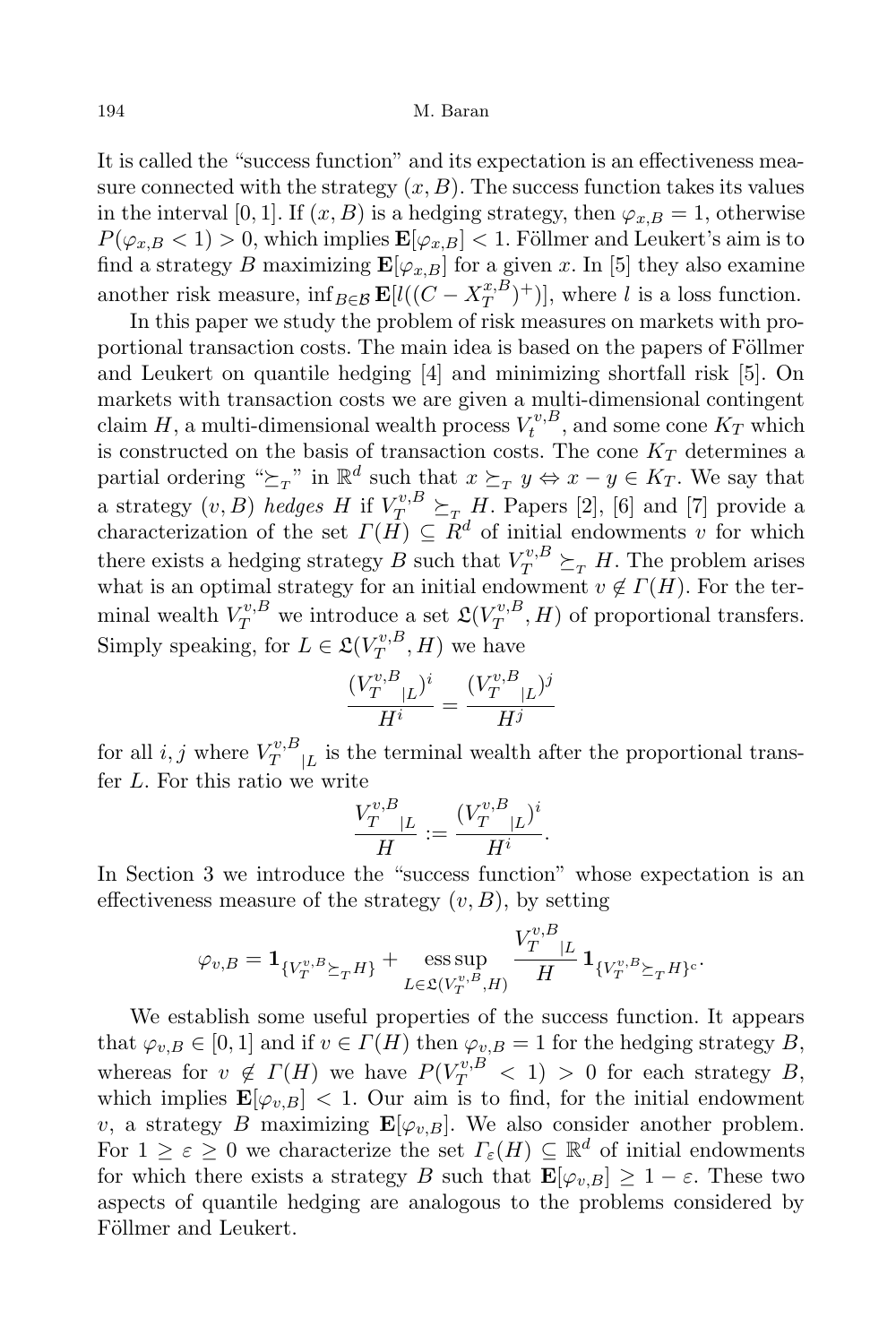In Section 6, we introduce a shortfall risk in quantile hedging. The shortfall is defined as

$$
s(V_T^{v,B}) = \begin{cases} 0 & \text{on } \{V_T^{v,B} \succeq_T H\}, \\ 1 - \operatorname*{ess\,sup}_{L \in \mathfrak{L}(V_T^{v,B},H)} \frac{V_T^{v,B}}{H} & \text{on } \{V_T^{v,B} \succeq_T H\}^c. \end{cases}
$$

It is a [0, 1]-valued random variable which is equal to 0 if  $V_T^{v,B} \succeq_T H$  and is strictly positive otherwise. It describes the part of the contingent claim which is not hedged by the strategy  $(v, B)$ . We study the problem of minimizing the shortfall risk given as  $\mathbf{E}[u(s(V_T^{v,B}))]$  $(T^{\nu,D}_{T})$ ), where  $u : [0,1] \rightarrow \mathbb{R}$  is a loss function. We make the assumption that the investor considers as a loss only the percentage of the contingent claim which is not hedged, and not the value of this part. As before, we study two problems. First, in Section 6, we characterize the strategy *B* which minimizes the shortfall risk. Next, in Section 7, we characterize the set  $\Gamma^u_\alpha(H)$  of initial endowments for which there exists a strategy *B* such that  $\mathbf{E}[u(s(V_T^{v,B})]$  $(T^{(v,B)}_{T})$ )]  $\leq \alpha$  for a given  $\alpha \geq 0$ .

In Section 8 we show how Föllmer and Leukert's theory can be obtained under zero transaction costs. Since the condition **EF** imposed in [6] is not satisfied, we use the results of [2].

**2. Market with proportional transaction costs.** In this section we present some results obtained by Kabanov, Rásonyi, and Stricker in [6] and [7], which deal with conditions for the absence of arbitrage under friction. In particular, we need a hedging theorem providing a description of the set of initial endowments which allow hedging the contingent claim.

Let  $(\Omega, \mathcal{F}, (\mathcal{F}_t)_{t=0,1,\dots,T}, P)$  be a probability space equipped with a complete, discrete-time filtration. We assume that  $\mathcal{F}_0$  is the trivial  $\sigma$ -field and that  $\mathcal{F}_T = \mathcal{F}$ . On  $\Omega$  we are given a strictly positive  $\mathbb{R}^d$ -valued adapted process  $S_t$  which describes the prices of  $d$  traded securities. We can assume that, for instance, the first component is the price of a bond, but this is not necessary for further considerations. Proportional transaction costs are given as the process  $\Lambda_t = (\lambda_t^{i,j})$  $\binom{i,j}{t}$ , *i*, *j*=1,...,*d* with values in the set  $M_+^d$  of matrices with non-negative, adapted entries and zero diagonal. If we want to increase the *j*th stock account by an amount  $L^{ij} \geq 0$  at time *t*, then we have to transfer the amount  $(1 + \lambda_t^{ij})$  $\lambda_t^{ij} L^{ij}$  from the *i*<sup>th</sup> account. The quantity  $\lambda_t^{ij} L^{ij}$ is lost because of the transaction costs involved. Given an initial endowment  $v \in \mathbb{R}^d$  we invest in stocks at each time  $t = 0, 1, \ldots, T$ . The agent's position at time *t* can be described either by a vector  $\hat{V}_t$  of stock units or by a vector  $V_t$  of values invested in each stock. The relation between these quantities is:  $V_t^i = \hat{V}_t^i S_t^i$ . The operator "b" will also be used for any random vector *Z*: then  $\widehat{Z}$  stands for  $(Z^1/S^1, \ldots, Z^d/S^d)$ . A self-financing portfolio is defined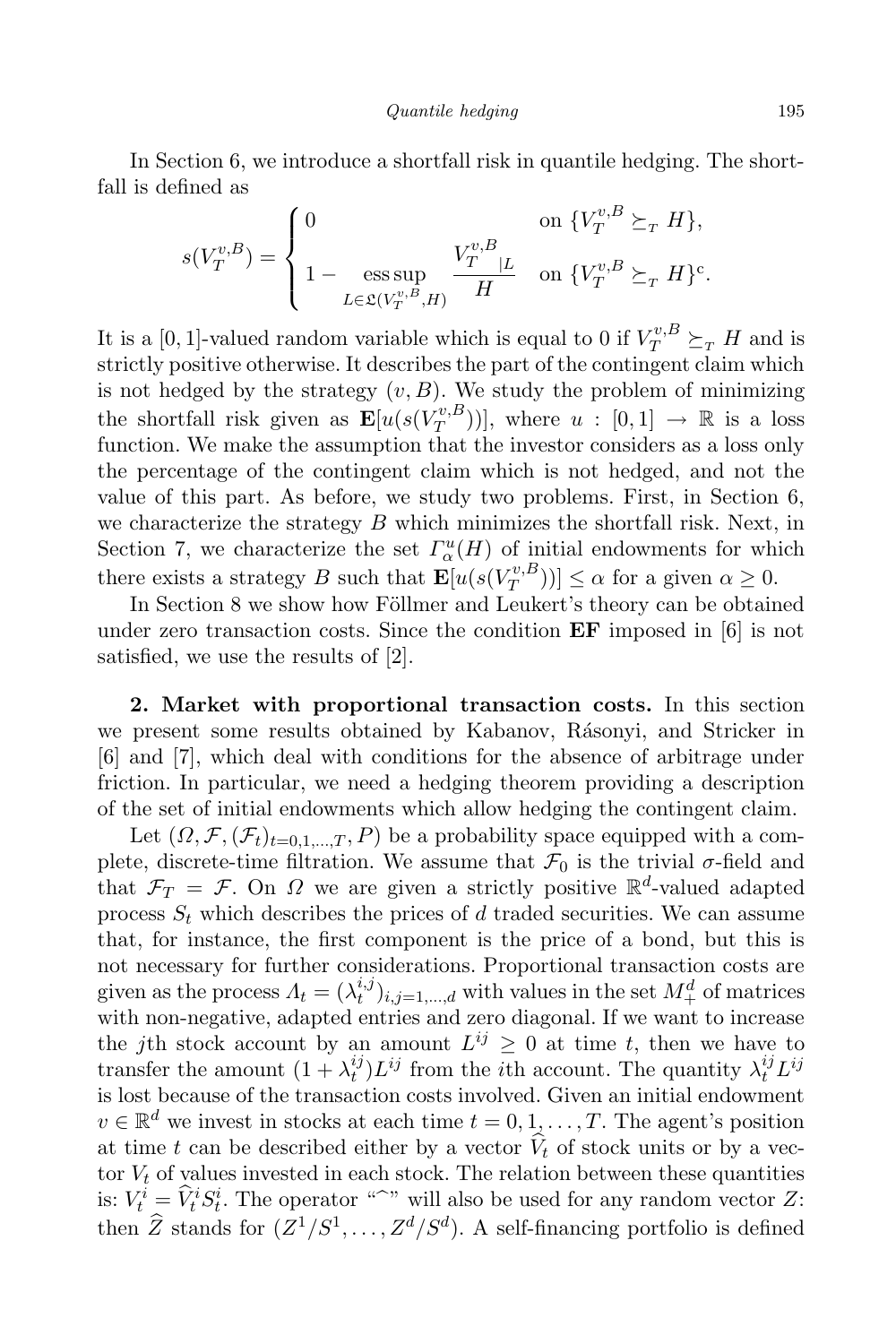by its increments as follows:

$$
\Delta V_t^i = \widehat{V}_{t-1}^i \cdot \Delta S_t^i + \Delta B_t^i, \quad i = 1, \dots, d, \ t = 0, 1, \dots, T,
$$

with initial values  $V_{-1}^i = v^i$ ,  $S_{-1} = S_0$ ,  $L_{-1}^{ij} = 0$  for  $i, j = 1, ..., d$ , and where

$$
\Delta B_t^i := \sum_{j=1}^d \Delta L_t^{ji} - \sum_{j=1}^d (1 + \lambda_t^{ij}) \Delta L_t^{ij}.
$$

Here  $\Delta Y_t = Y_t - Y_{t-1}$  for each process *Y*. The adapted, increasing and nonnegative process *L ij* represents the net cumulative transfers from position *i* to position *j* under transaction costs. The increment  $\Delta V_t^i$  of the value on the *i*th stock account consists of two parts: the increment  $\ddot{V}_t^i \Delta S_t^i$  due to price movements and the increment  $\Delta B_t^i$  caused by the agent's action at time *t*. Since the pair  $(v, B)$  determines the wealth process  $V_t^{v, B}$  $t^{v,D}_t$ , we will treat it as a trading strategy.

For  $A \subseteq \mathbb{R}^d$ , we denote by  $L^0(A, \mathcal{F}_t)$  the set of  $\mathcal{F}_t$ -measurable random variables with values in *A*;  $L^0(M^d_+, \mathcal{F}_t)$  stands for the matrices whose entries are non-negative,  $\mathcal{F}_t$ -measurable random variables. Let

$$
M_t(\omega) := \left\{ x \in \mathbb{R}^d : \text{there exists } L \in L^0(M_+^d, \mathcal{F}_t) \text{ such that } \right\}
$$

$$
x^i = \sum_{j=1}^d (1 + \lambda_t^{ij}(\omega)) L^{ij}(\omega) - \sum_{j=1}^d L^{ji}(\omega) \right\}
$$

be the set of positions which can be converted into zero by a non-negative transfer. This set is a polyhedral cone. Let  $K_t := \mathbb{R}_+^d + M_t$  and  $F_t :=$  $K_t \cap (-K_t)$ . The set  $K_t$ , which is called the *solvency region*, is a polyhedral cone. It is formed by the vectors which can be transformed into a vector with only non-negative components by a positive transfer, that is, by adding a vector from  $-M_t$ . The set  $F_t$  represents the positions which can be converted into zero and vice versa; it is a linear space.

We shall say that a strategy (0*, B*) is a *weak arbitrage opportunity* at time *t* if  $V_t^{0,B} \in K_t$  and  $P(V_t^{0,B} \in K_t \setminus F_t) > 0$ . Absence of weak arbitrage opportunities means that there is no arbitrage opportunity at any time. The absence of weak arbitrage opportunities (*strict no-arbitrage property*) can be expressed in geometric terms:

$$
\mathbf{NA}^s: \quad R_t \cap L^0(K_t, \mathcal{F}_t) \subseteq L^0(F_t, \mathcal{F}_t) \quad \text{ for } t = 0, 1, \dots, T,
$$

where

$$
R_t := \{V_t^{0,B} : B \in \mathcal{B}\}
$$

and  $\beta$  is the set of all strategies. The set  $R_t$  describes the wealth at time  $t$ which can be obtained by starting with the zero initial endowment.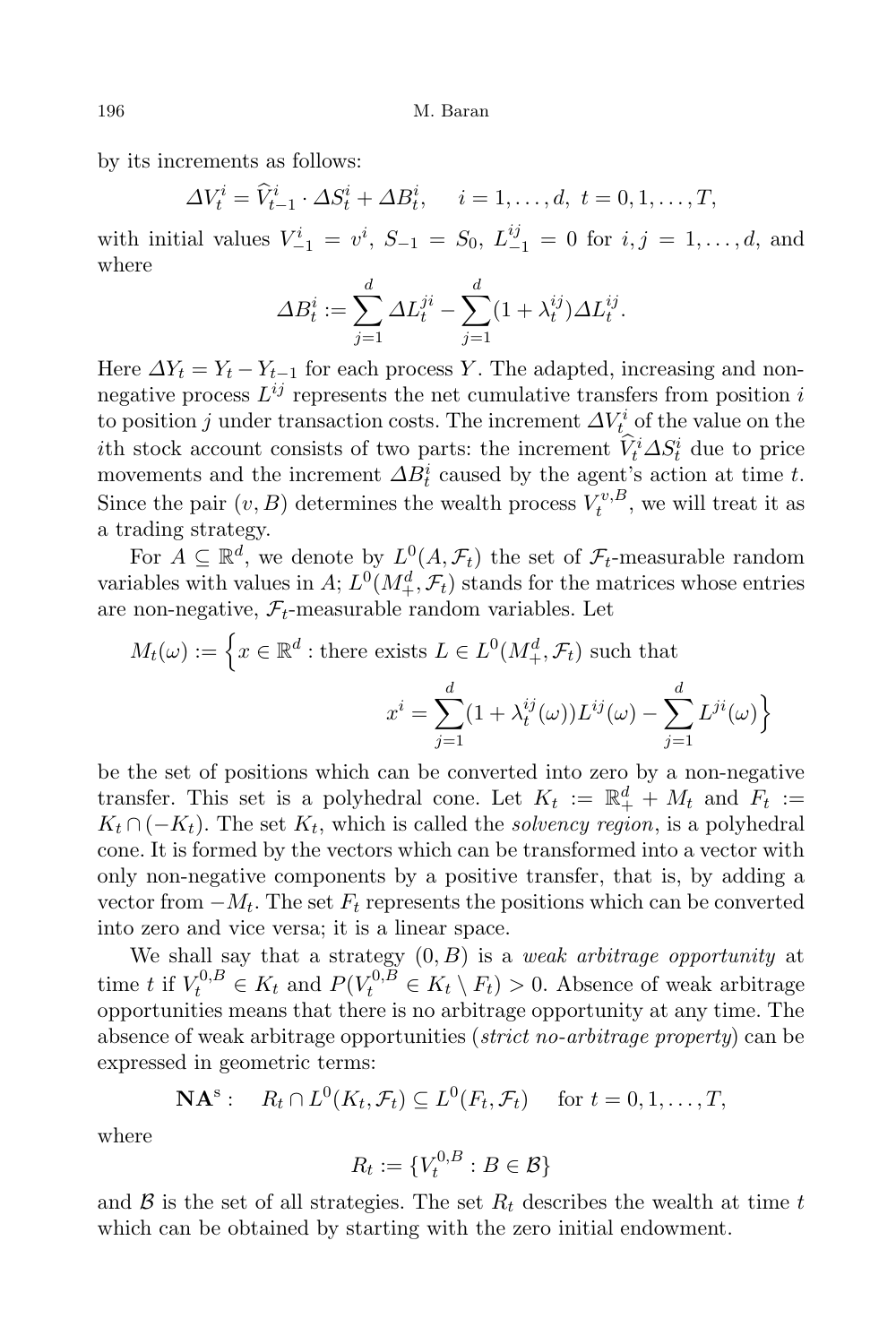Let us define an *efficient friction* condition:

**EF**: The cones  $K_t(\omega)$  are proper, i.e.  $F_t(\omega) = \{0\}$  for each  $(\omega, t)$ . Under **EF** the condition **NA**<sup>s</sup> can be rewritten as  $R_t \cap L^0(K_t, \mathcal{F}_t) = \{0\}$  for  $t = 0, 1, \ldots, T$ . Under **EF** there are some conditions equivalent to **NA**<sup>s</sup>. For more details see [6].

The most important tool for this paper is a description of the set of initial endowments which allow one to hedge the contingent claim. Let us start with the fact that the cone  $K_t$  generates a partial ordering " $\geq t$ " on  $\mathbb{R}^d$ such that  $x \succeq_t y \Leftrightarrow x - y \in K_t$ . A contingent claim *H* is an  $\mathbb{R}^d$ -valued random variable, and

 $\Gamma(H) := \{ v \in \mathbb{R}^d : \text{there exists a strategy } B \text{ such that } V_T^{v,B} \succeq_T H \}$ 

stands for all hedging initial endowments. For simplicity we assume that  $H \succeq_T c$ **1** for some  $c \in \mathbb{R}$ . The next theorem, given in [7], provides a description of the set  $\Gamma(H)$ .

Theorem 2.1. *Assume that* **EF** *and* **NA**<sup>s</sup> *are satisfied. Then*

$$
\Gamma(H) = \{ v \in \mathbb{R}^d : \widehat{Z}_0 v \ge \mathbf{E} \widehat{Z}_T H \ \forall Z \in \mathcal{Z} \},
$$

*where*  $\mathcal{Z}$  *is the set of bounded martingales such that*  $\widehat{Z}_t \in L^0(K_t^*, \mathcal{F}_t)$  *for*  $t = 0, 1, \ldots, T$  and  $K_t^*$  denotes the dual cone to  $K_t$ .

From now on we assume that the conditions **EF** and  $NA^s$  are satisfied.

**3. Strategy effectiveness.** In this section we introduce a success function  $\varphi_{v,B}$  for the strategy  $(v,B)$  and establish its properties. Its expectation under  $P$  is in fact some kind of risk measure, but a more adequate risk measure will be defined in Section 6. The expectation appearing here will rather be taken as an effectiveness measure.

We will consider only admissible strategies and from now on we assume that  $H \succeq_T 0$  almost everywhere.

DEFINITION 3.1. A strategy  $(v, B)$  is *admissible* if  $V_T^{v, B} \succeq_T 0$ .

Let  $(v, B)$  be an admissible strategy. Our aim is to describe its effectiveness regarding the contingent claim *H*. Divide *Ω* into two parts:  $\{V_T^{v,B} \succeq_T H\}$  and  $\{V_T^{v,B} \succeq_T H\}^c$ . On  $\{V_T^{v,B} \succeq_T H\}$  we put  $\varphi_{v,B} = 1$ . The next part of this section is denoted to defining  $\varphi_{v,B}$  on  $\{V_T^{v,B} \succeq_T H\}^c$ and examining its basic properties.

For the terminal wealth  $V_T^{v,B}$  $T^{v,B}_T$  and transfer  $L \in L^0(M^d_+, \mathcal{F}_T)$  we will  $\overline{\text{consider } V^{v,B}_T}$  $T^{v,B}_{T}$  after transfer *L* under transaction costs at time *T*, given by

$$
(V_T^{v,B}_{T}|_L)^i = (V_T^{v,B})^i + \sum_{j=1}^d L^{ji} - \sum_{j=1}^d (1 + \lambda_T^{ij}) L^{ij}.
$$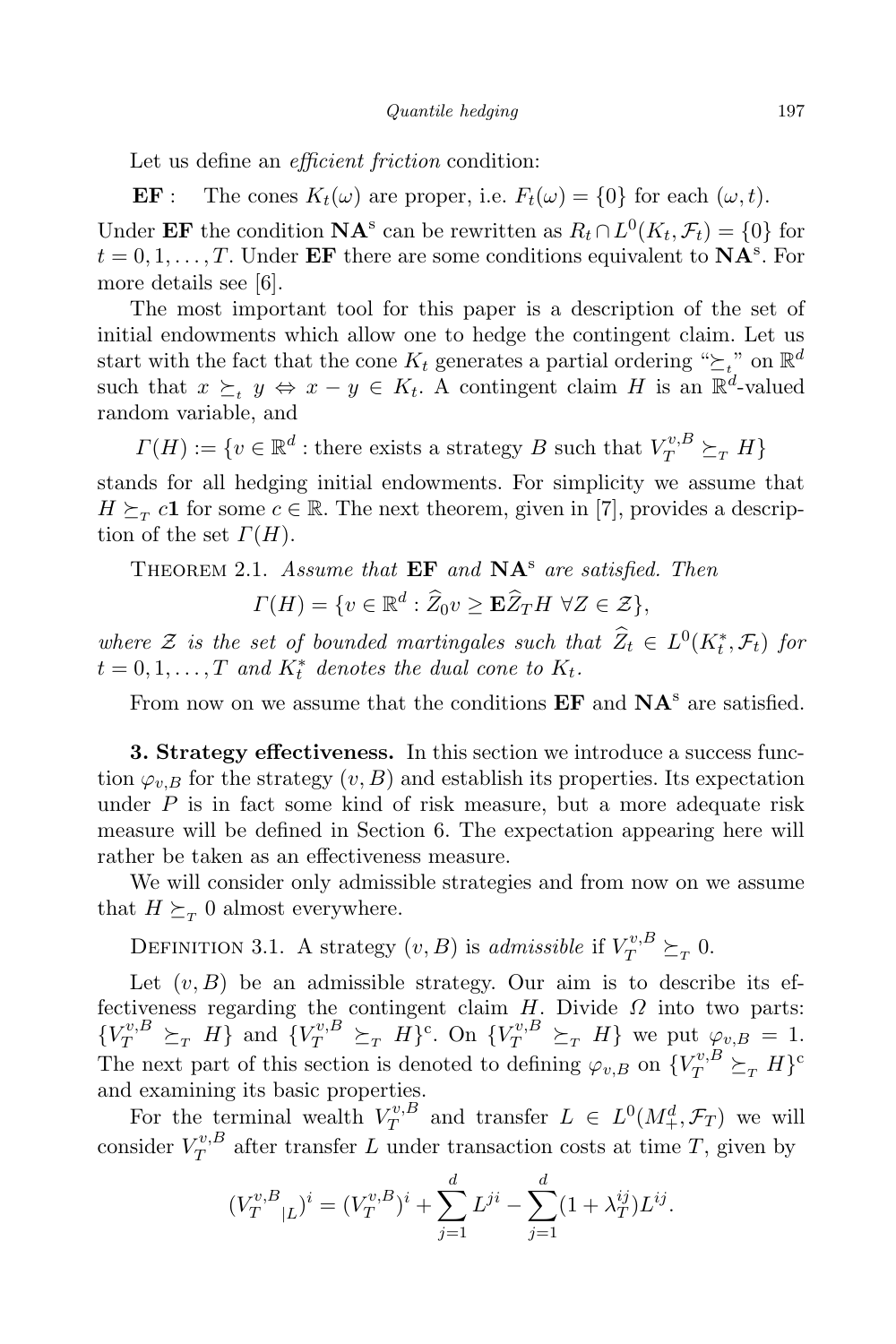198 M. Baran

In the set  $L^0(M^d_+, \mathcal{F}_T)$  of all transfers we distinguish a subclass of proportional transfers.

DEFINITION 3.2. Assume that  $V_T^{v,B} \not\subset_T H$  for some admissible strategy  $(v, B)$ . A transfer  $L \in L^0(M^d_+, \mathcal{F}_T)$  is *proportional* if there exists  $c_L \in$  $L^0(\mathbb{R}, \mathcal{F}_T)$  such that

$$
V_T^{v,B}_{T|L} = c_L \cdot H.
$$

 $\mathfrak{L}(V_T^{v,B}$  $T_{T,R}^{(v,B)}$ , *H*) stands for the class of all proportional transfers, and for  $L \in$  $\mathfrak{L}(V_T^{v,B}$  $V_T^{v,B}, H$ ) we write  $V_T^{v,B}$  $T^{v,D}_{T|L}/H =: c_L.$ 

REMARK 3.3.  $\mathfrak{L}(V_T^{v,B},H)$  is not empty since  $(v,B)$  is admissible. This *T* means that there exists  $L_0 \in L^0(M^d_+, \mathcal{F}_T)$  for which  $V_T^{v, B}$  $T^{v,D}_{T}|_{L_0} = 0$ , and thus  $c_{L_0} = V_T^{v,B}$  $T^{v,B}_{T}|_{L_0}/H = 0.$ 

The meaning of the class of proportional transfers is to achieve the same "rate of hedging" on each stock account. We want to make this rate as high as possible. Therefore on the set  ${V_T^{v,B} \succeq_T H}^c$  we define  $\varphi_{v,B}$  as

$$
\underset{L\in\mathfrak{L}(V_T^{v,B},H)}{\operatorname{ess\,sup}}\,\frac{V_T^{v,B}_{T}|_L}{H}.
$$

This leads to the following definition of the success function:

$$
\varphi_{v,B} = \mathbf{1}_{\{V_T^{v,B}_{T}\succeq_T H\}} + \underset{L \in \mathfrak{L}(V_T^{v,B},H)}{\text{ess sup}} \frac{V_T^{v,B}_{T}}{H} \mathbf{1}_{\{V_T^{v,B}_{T}\succeq_T H\}}.
$$

LEMMA 3.4. *Assume that*  $V_T^{v,B} \not\leq_T H$ *. Then there exists an optimal transfer*  $\widehat{L} \in \mathfrak{L}(V_T^{v,B})$  $T^{v, D}_T$ , *H*) *such that* 

$$
\underset{L \in \mathfrak{L}(V_T^{v,B},H)}{\text{ess sup}} \frac{V_T^{v,B}_{T}|_L}{H} = \frac{V_T^{v,B}_{T}|_L}{H}.
$$

*Proof.* Consider two geometric objects which depend on *ω*: the translated polyhedral cone  $V_T^{v,B} + (-M_T)$  with boundary  $\partial (V_T^{v,B} + (-M_T))$ , and the line spanned by the vector *H*. Then  $V_T^{v,B} + (-M_T)$  is generated by *m* measurable vectors  $\xi_1, \ldots, \xi_m$ , where  $d \leq m \leq d(d-1)$ , and can be represented as the intersection of *l* half-spaces for some *l*. The *i*th half-space is spanned by  $d-1$  generators  $\xi_{i_1}, \ldots, \xi_{i_{d-1}}$  from the set  $\xi_1, \ldots, \xi_m$ . Putting  $g_i = \xi_{i_1} \times \ldots \times \xi_{i_{d-1}}$ , where  $\times$  denotes the cross product, we obtain a measurable vector which is orthogonal to each of  $\xi_{i_1}, \ldots, \xi_{i_{d-1}}$ . Thus the *i*th half-space has the following representation:

$$
\{x \in \mathbb{R}^d : (x - V_T^{v,B}) \cdot g_i \ge 0\},\
$$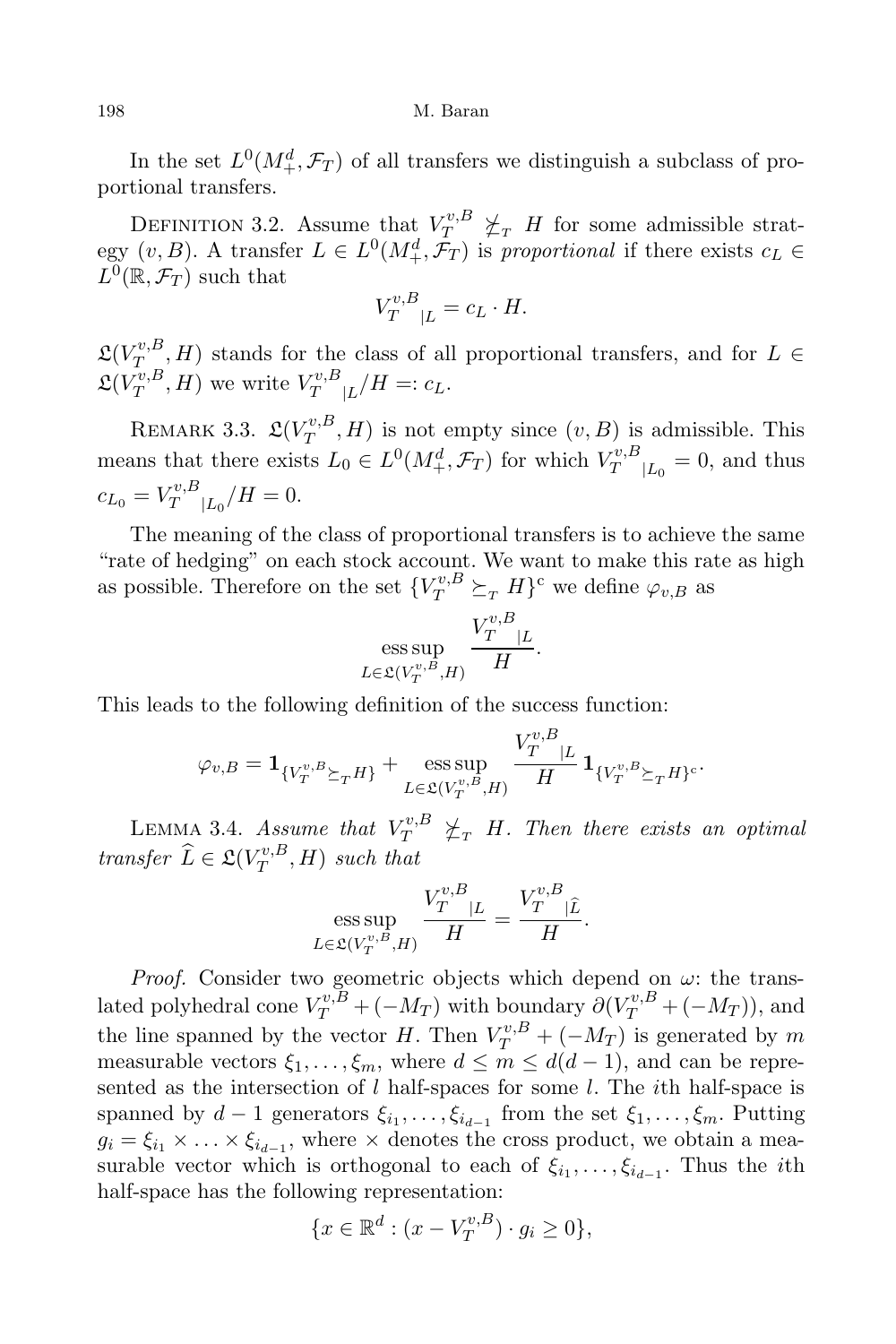and the boundary of the cone can be represented as follows:

$$
x \in \partial (V_T^{v,B} + (-M_T)) \Leftrightarrow \begin{cases} (x - V_T^{v,B}) \cdot g_i \ge 0 & \forall i = 1, \dots, l, \\ (x - V_T^{v,B}) \cdot g_i = 0 & \text{for some } i = 1, \dots, l. \end{cases}
$$

On the other hand the line spanned by the vector *H* can be represented as

$$
x \in \text{span}\{H\} \Leftrightarrow x \cdot h_i = 0 \,\forall i = 1, \dots, d-1,
$$

where  $\{H, h_1, \ldots, h_{d-1}\}$  is a basis in  $\mathbb{R}^d$ , each vector  $h_i$  is measurable and *H* ⊥ *h*<sub>i</sub> for all  $i = 1, \ldots, d - 1$ . Such a basis can be obtained by taking the set  $\{H, H + e_1, \ldots, H + e_d\}$ , where  $\{e_1, \ldots, e_d\}$  is a standard basis in  $\mathbb{R}^d$ , choosing a subset of *d* linearly independent vectors containing *H* and then orthogonalizing it starting from the vector *H*.

There exists exactly one positive point  $\hat{V}$  in the intersection of  $\partial (V_T^{v,B} +$ (*−M<sup>T</sup>* )) with span*{H}*. Since it is a solution of a linear system with measurable coefficients,

$$
\begin{cases}\n(x - V_T^{v,B}) \cdot g_i \ge 0 & \forall i = 1, \dots, l, \\
(x - V_T^{v,B}) \cdot g_i = 0 & \text{for some } i = 1, \dots, l, \\
x \cdot h_i = 0 & \forall i = 1, \dots, d - 1,\n\end{cases}
$$

it is a measurable random vector. Hence  $\hat{c}$  is also measurable, where  $\hat{V} = \hat{c}H$ . Each transfer is represented by adding to  $V_T^{v,B}$  $T^{v,B}$  some vector from the cone  $-M_T$ . For  $\widehat{L}$  we take the transfer represented by  $\widehat{V} - V_T^{v,B}$  $T^{v,B}_{T}$ . From the construction of  $\hat{V}$  we conclude that for any other proportional transfer such that  $V_T^{v,B}_{T|L} = \overline{c}H$  we have  $\overline{c} \leq \widehat{c}$ . As a consequence,

$$
\widehat{c} = \operatorname*{ess\,sup}_{L \in \mathfrak{L}(V_T^{v,B},H)} \frac{V_T^{v,B}_{T}|_L}{H} = \frac{V_T^{v,B}_{T}|_L}{H}.
$$

REMARK 3.5. The success function fulfils

$$
0\leq \varphi_{v,B} \mathbf{1}_{\{V_T^{v,B}\succeq_T H\}^c}<1
$$

*Proof.* We have  $\varphi_{v,B} \mathbf{1}_{\{V_T^{v,B}\succeq_T H\}^c} \geq 0$  since  $(v,B)$  is admissible. If  $\varphi_{v,B} \mathbf{1}_{\{V_T^{v,B}\succeq_T H\}^c} \geq 1 \text{ then } \mathbf{1}_{\{V_T^{v,B}\succeq_T H\}^c} (V_T^{v,B}|\hat{\iota}/H) \geq 1. \text{ This implies } V_T^{v,B}$  $T \mid L$  $\geq$  *H* on  ${V_T^{v,B}} \succeq_T H$ <sup>2</sup>; but this means that  $V_T^{v,B} \succeq_T H$ , which is a contradiction.  $\blacksquare$ 

To summarize, the success function  $\varphi_{v,B}$  is equal to 1 if  $V_T^{v,B} \succeq_T H$ , and is strictly smaller than 1 if  $V_T^{v,B} \not\succeq_T H$ .

In the next part of the paper we will work with the set

$$
\mathcal{R} := \{ \varphi : 0 \le \varphi \le 1; \varphi \text{ is } \mathcal{F}_T\text{-measurable} \}
$$

of  $\mathcal{F}_T$ -measurable functions with values in [0, 1].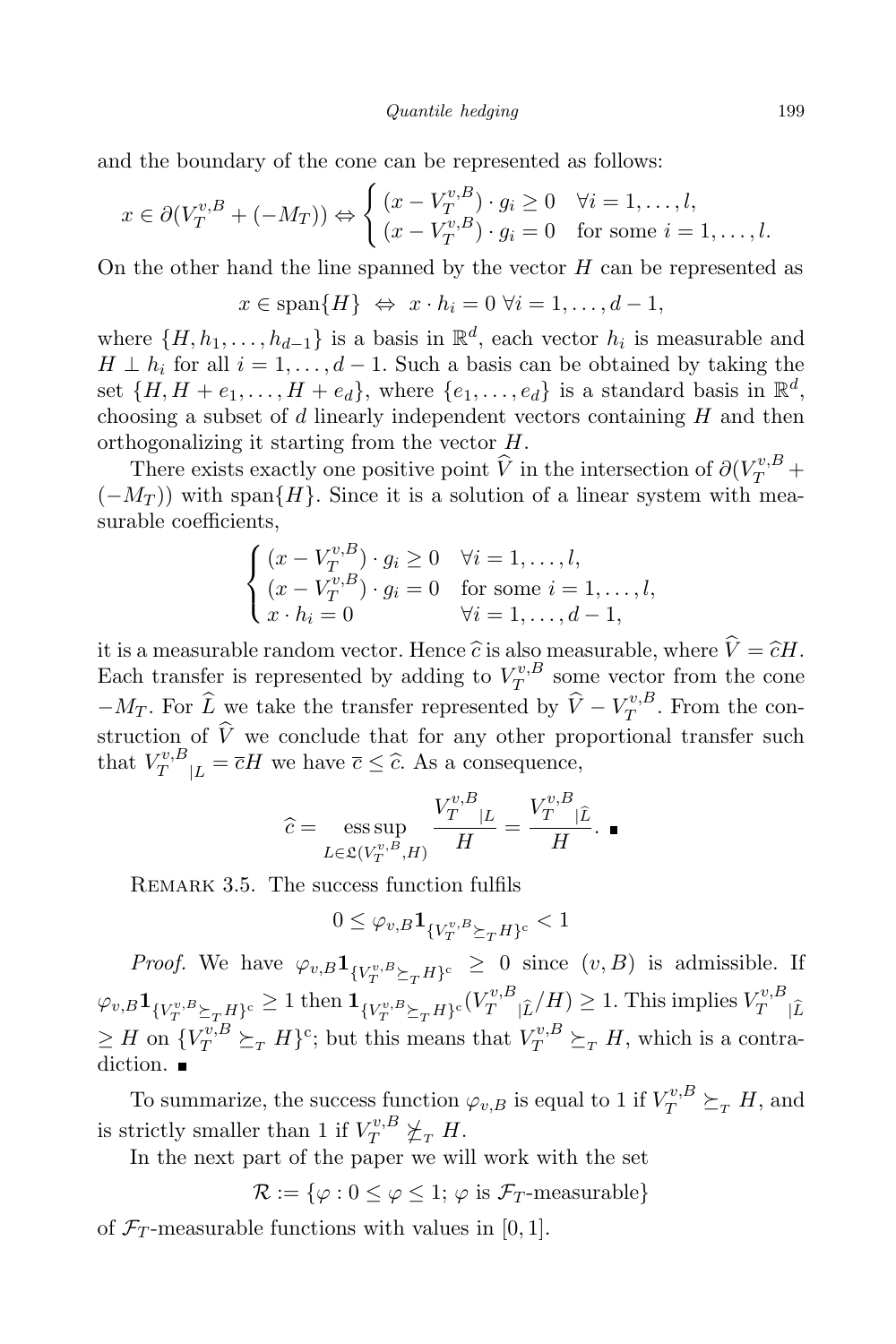We start with two useful properties of the success function.

LEMMA 3.6. *Assume* that  $(v, B)$  *is an admissible strategy. Then*  $v \in$  $\Gamma(H\varphi_{v,B})$ .

*Proof.* In view of Lemma 3.4 we have

$$
H\varphi_{v,B} = H\mathbf{1}_{\{V_T^{v,B}\succeq_T H\}} + H \underset{L\in\mathfrak{L}(V_T^{v,B},H)}{\text{ess sup}} \frac{V_T^{v,B}_{T}|_L}{H} \mathbf{1}_{\{V_T^{v,B}\succeq_T H\}^c}
$$
  
=  $H\mathbf{1}_{\{V_T^{v,B}\succeq_T H\}} + V_T^{v,B} |\hat{L}\mathbf{1}_{\{V_T^{v,B}\succeq_T H\}^c} \neq V_T^{v,B}$ 

where  $\widehat{L}$  is an optimal proportional transfer. Thus  $v \in \Gamma(H\varphi_{v,B})$ .

Lemma 3.7. *Assume that* (*v, B*) *is a hedging strategy for a modified contingent claim*  $H\varphi$  *for some function*  $\varphi \in \mathcal{R}$ *. Then*  $\varphi_{v,B} \geq \varphi$ *.* 

*Proof.* Since  $V_T^{v,B} \succeq_T H\varphi$ , there exists a transfer  $M \in L^0(M^d_+,\mathcal{F}_T)$  such that  $V_T^{v,B}$ <sub>*[M*</sub> − *H* $\varphi$  ≥ 0. Let  $N \in \mathfrak{L}(V_T^{v,B}$ <sub>*[M*</sub> − *H* $\varphi$ *, H*) be any proportional transfer on the set  ${V_T^{v,B}_{T}} \succeq_T H$ <sup>c</sup> such that  ${V_T^{v,B}_{T}}_{|M} - H\varphi$ <sub>|*N*</sub>  $/H = \gamma$  for some  $\gamma \geq 0$ . Consider the terminal wealth  $V_T^{v,B}$  $Y_T^{v,B}$  on the set  $\{V_T^{v,B} \succeq_T H\}^c$ after transfer *K* described as follows: first change  $V_T^{v,B}$  $T^{v,D}_T$  by transfer M and then change  $V_T^{v,B}$ <sub>|*M*</sub> − *H* $\varphi$  by transfer *N*. The terminal wealth  $V_T^{v,B}$  $T^{v,B}_{T}$  after transfer *K* is

$$
V_T^{v,B}{}_{|K} = H\varphi + (V_T^{v,B}{}_{|M} - H\varphi)_{|N}.
$$

It is clear that  $K \in \mathfrak{L}(V_T^{v,B})$  $T^{v,D}_T$ , *H*) since

$$
V_T^{v,B}_{T|K} = H\varphi + H\gamma = (\varphi + \gamma)H.
$$

This leads to the following inequalities:

$$
\varphi_{v,B} = \mathbf{1}_{\{V_T^{v,B}\succeq_T H\}} + \underset{L \in \mathfrak{L}(V_T^{v,B},H)}{\text{ess sup}} \frac{V_T^{v,B}_{T}|_L}{H} \mathbf{1}_{\{V_T^{v,B}\succeq_T H\}^c}
$$
\n
$$
\geq \mathbf{1}_{\{V_T^{v,B}\succeq_T H\}} + \frac{V_T^{v,B}_{T}|_K}{H} \mathbf{1}_{\{V_T^{v,B}\succeq_T H\}^c}
$$
\n
$$
= \mathbf{1}_{\{V_T^{v,B}\succeq_T H\}} + (\varphi + \gamma) \mathbf{1}_{\{V_T^{v,B}\succeq_T H\}^c} \geq \varphi.
$$

**4. Quantile hedging—effectiveness maximization.** The set *Γ*(*H*) is the set of all initial endowments which allow one to hedge the contingent claim *H*. If  $v \in \Gamma(H)$  then there exists a strategy  $B \in \mathcal{B}$  such that  $V_T^{v,B}_{T} \succeq_T H$ . Suppose that we are given an initial capital  $v_0$  such that  $v_0 \notin \Gamma(H)$ . A natural question arises: what is an optimal strategy for  $v_0$ ? As optimality criterion we take the expectation of the success function under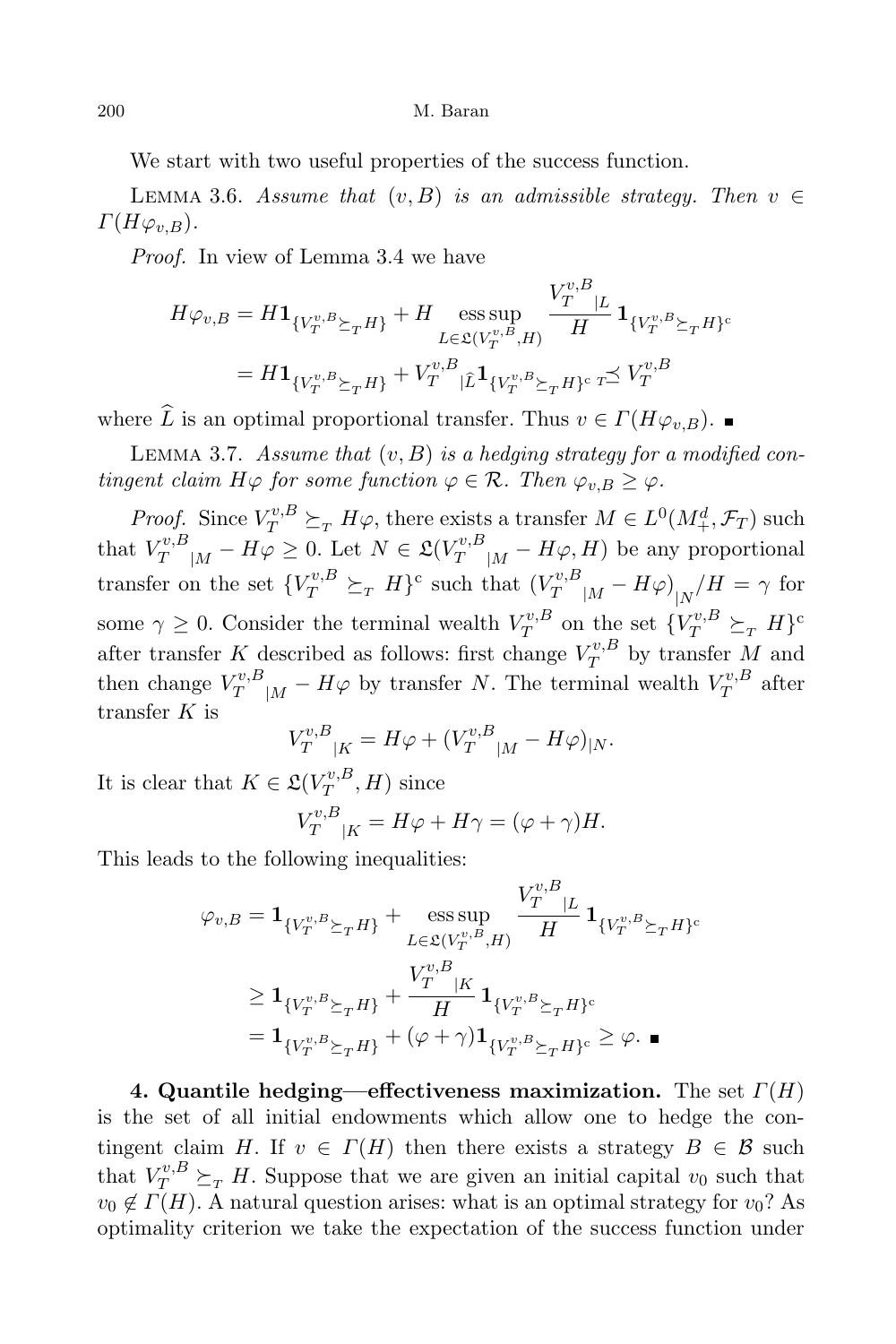measure *P*. If  $\mathbf{E}[\varphi_{v,B}] \geq \mathbf{E}[\varphi_{\overline{v},\overline{B}}]$  for two admissible strategies  $(v,B)$  and  $(\overline{v}, \overline{B})$  then the strategy  $(v, B)$  is at least as effective as  $(\overline{v}, \overline{B})$ . If  $(v, B)$  is at least as effective as any other admissible strategy, then it is called *optimal*. The problem of finding an optimal strategy for  $v<sub>0</sub>$  is the first aspect of the quantile hedging problem and we formally formulate it as follows:

*For a fixed initial endowment*  $v_0 \in \Gamma(0)$  *such that*  $v_0 \notin \Gamma(H)$  *find an admissible strategy*  $(v, B)$ , *where*  $v_0 \succeq_0 v$ , *such that*  $\mathbf{E}[\varphi_{v,B}] \to \max$ .

To describe an optimal strategy, we start with the following theorem.

THEOREM 4.1. *There exists* a *function*  $\widetilde{\varphi} \in \mathcal{R}$  *which is* a *solution* of the *problem*

$$
\mathbf{E}[\varphi] \to \max, \quad v_0 \in \Gamma(H\varphi).
$$

*Proof.* Set  $\mathcal{R}_0 := \{ \varphi \in \mathcal{R} : v_0 \in \Gamma(H\varphi) \}$ . Then  $\mathcal{R}_0 \neq \emptyset$  since  $0 \in \mathcal{R}_0$ . Let  $\varphi_n \in \mathcal{R}_0$  be a sequence such that  $\mathbf{E}[\varphi_n] \to \sup_{\varphi \in \mathcal{R}_0} \mathbf{E}[\varphi]$ . Since  $\{\varphi_n\}$  is a sequence of elements from a hull in  $L^{\infty}(\Omega)$ , there exists a subsequence  $\varphi_{n_k}$ which converges to some  $\tilde{\varphi}$  in the weak  $*$  topology. One can prove that  $\tilde{\varphi}$ belongs to *R*. We will show that  $v_0 \in \Gamma(H\widetilde{\varphi})$ . Each  $\varphi_n$  satisfies  $Z_0v_0 \geq$  $\mathbf{E}[\widehat{Z}_T H \varphi_n]$  for all  $Z \in \mathcal{Z}$ , and  $\widetilde{\varphi}$  as a weak limit satisfies

$$
\forall Z \in \mathcal{Z} \quad \widehat{Z}_0 v_0 \geq \mathbf{E}[\widehat{Z}_T H \varphi_{n_k}] \underset{k}{\rightarrow} \mathbf{E}[\widehat{Z}_T H \widetilde{\varphi}].
$$

Thus  $v_0 \in \Gamma(H\widetilde{\varphi})$ .

The next theorem provides the solution of our problem.

THEOREM 4.2. Let  $\widetilde{\varphi}$  be the function from Theorem 4.1, and let  $(v_0, B)$ *be <sup>a</sup> hedging strategy for the modified contingent claim Hϕ*e*. Then* (*v*0*, <sup>B</sup>*) *is an optimal strategy. Furthermore*,  $\widetilde{\varphi} = \varphi_{v_0,B}$ *.* 

*Proof.* The strategy  $(v_0, B)$  is admissible since  $V^{v_0, B}_{T} \succeq_T H \widetilde{\varphi} \succeq_T 0$ . Let  $(\overline{v}, B)$  be any admissible strategy such that  $v_0 \succeq_0 \overline{v}$ . Then  $\overline{v} \in \Gamma(H\varphi_{\overline{v}, \overline{B}})$ by Lemma 3.6, and this implies that  $v_0 \in \Gamma(H\varphi_{\overline{v},\overline{B}})$ . From Theorem 4.1 we have

(4.2.1) 
$$
\mathbf{E}[\varphi_{\overline{v},\overline{B}}] \leq \mathbf{E}[\widetilde{\varphi}].
$$

Now, consider the strategy  $(v_0, B)$ . Since  $V_T^{v_0, B} \succeq_T H\widetilde{\varphi}$ , by Lemma 3.7 we have

$$
(4.2.2) \t\t \t\t \varphi_{v_0,B} \geq \widetilde{\varphi}.
$$

By (4.2.1) and (4.2.2) we have  $\varphi_{v_0,B} = \widetilde{\varphi}$ . Hence  $(v_0,B)$  is optimal.

**5. Quantile hedging—sets with a fixed level of effectiveness.** Given  $\varepsilon \in [0,1]$ , we want to characterize the strategies with effectiveness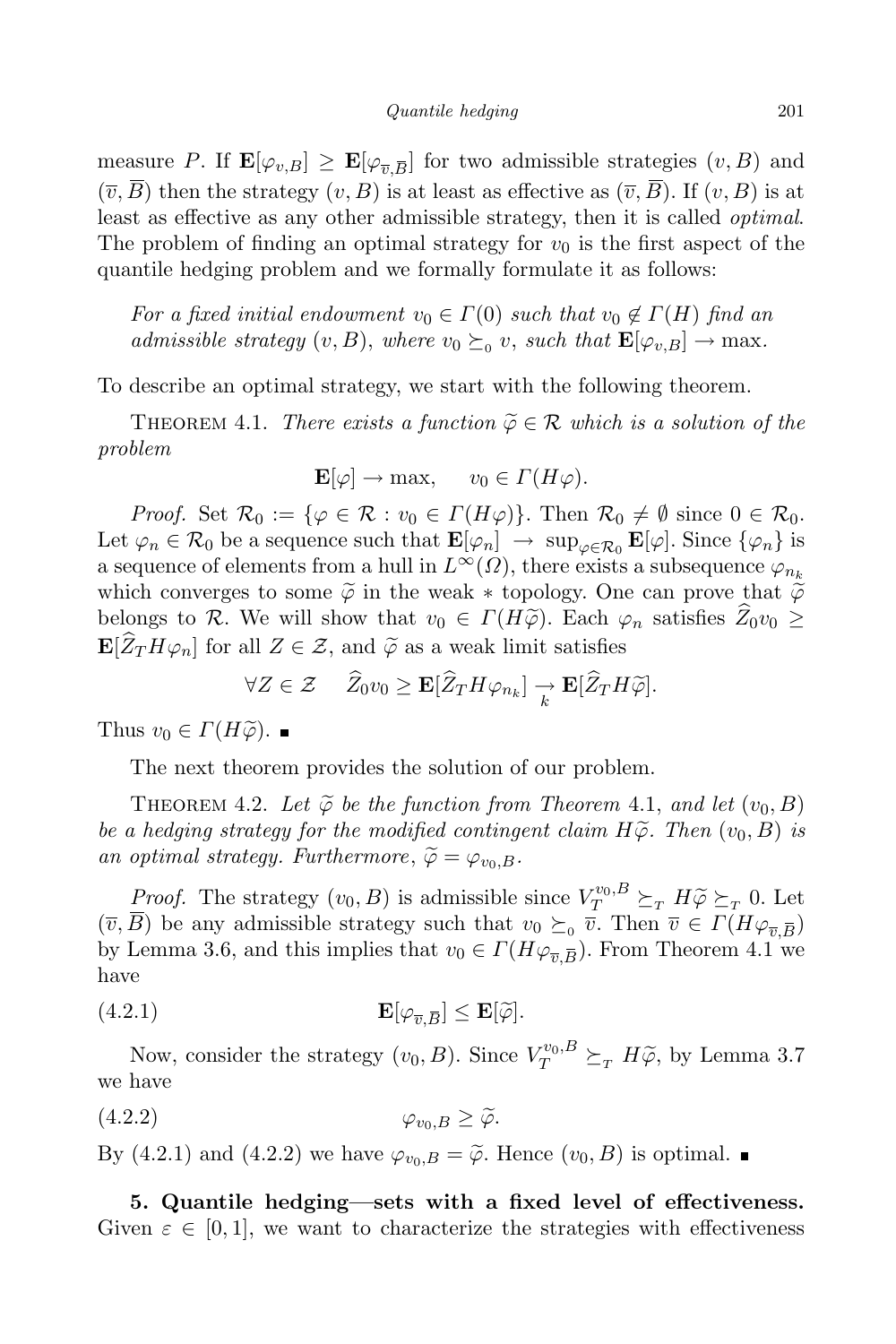not smaller than  $1 - \varepsilon$ . This is the second aspect of quantile hedging, and in fact our task is to characterize the set

 $\Gamma_{\varepsilon}(H) = \{ v \in \mathbb{R}^d : \text{there exists an admissible strategy } B \}$ 

such that  $\mathbf{E}[\varphi_n] > 1 - \varepsilon$ .

It is clear that  $\Gamma_{\varepsilon_1}(H) \subseteq \Gamma_{\varepsilon_2}(H)$  if  $\varepsilon_1 \leq \varepsilon_2$ . Hence  $\Gamma_{\varepsilon}(H)$  contains  $\Gamma(H) =$  $\Gamma_0(H)$  for any  $\varepsilon \in [0,1]$ , but it can contain other elements which are initial capitals allowing one to hedge *H* with some loss of effectiveness.

Set

$$
\mathcal{M} := \{ \varphi \in \mathcal{R} : \mathbf{E}[\varphi] \ge 1 - \varepsilon \}.
$$

The next theorem provides a description of the set  $\Gamma_{\varepsilon}(H)$ .

**THEOREM** 5.1. *The set*  $\Gamma_{\varepsilon}(H)$  *admits the following representation:* 

$$
\Gamma_{\varepsilon}(H) = \bigcup_{\varphi \in \mathcal{M}} \Gamma(H\varphi).
$$

*Proof.*  $\subseteq$ : Let  $v \in \Gamma_{\varepsilon}(H)$ . Then there exists  $B \in \mathcal{B}$  such that  $V_T^{v,B} \succeq_T 0$ and  $\mathbf{E}[\varphi_{v,B}] \geq 1 - \varepsilon$ . Thus  $\varphi_{v,B} \in \mathcal{M}$  and

$$
\Gamma(H\varphi_{v,B})\subseteq \bigcup_{\varphi\in\mathcal{M}}\Gamma(H\varphi).
$$

But  $v \in \Gamma(H\varphi_{v,B})$  by Lemma 3.6, and thus  $v \in \bigcup_{\varphi \in \mathcal{M}} \Gamma(H\varphi)$ .

*⊇*: Let  $v \in \bigcup_{\varphi \in \mathcal{M}} \Gamma(H\varphi)$ . Then there exists  $\varphi \in \mathcal{M}$  such that  $v \in \mathcal{G}$ . *Γ*( $Hφ$ ). Consider a strategy  $(v, B)$  which hedges the modified contingent claim  $H\varphi$ . Then by Lemma 3.7 we have

$$
V_T^{v,B} \succeq_T H\varphi \Rightarrow \varphi_{v,B} \ge \varphi,
$$

and so  $\mathbf{E}[\varphi_{v,B}] \geq \mathbf{E}[\varphi] \geq 1 - \varepsilon$ , that is,  $v \in \Gamma_{\varepsilon}(H)$ .

**6. Risk measure in quantile hedging—minimizing shortfall risk.** On markets without transaction costs the shortfall is defined as  $(C - X_T^{x,B})$  $\binom{x,B}{T}$ <sup>+</sup>, where  $a^+$  = max $\{a, 0\}$ . In this section we introduce a shortfall connected with the strategy  $(v, B)$  under transaction costs. To this end we use the set of proportional transfers. The shortfall risk is introduced as the expectation of a loss function of shortfall. Our aim is to minimize the shortfall risk for a fixed initial capital over all admissible strategies.

In Section 3 we introduced the random variable

$$
\operatorname{ess\,sup}_{L\in\mathfrak{L}(V_T^{v,B},H)}V_T^{v,B}_{|L}/H
$$

defined on the set  ${V_T^{v,B}} \succeq_T H$ <sup>c</sup>. It describes the part of the contingent claim which is successfully hedged. For shortfall, we take the remaining part:  $1 - \text{ess sup}_{L \in \mathfrak{L}(V_T^{v,B},H)} V_T^{v,B}$  $T^{v,B}_{T}|L/H$ . Let us start with the formal definition.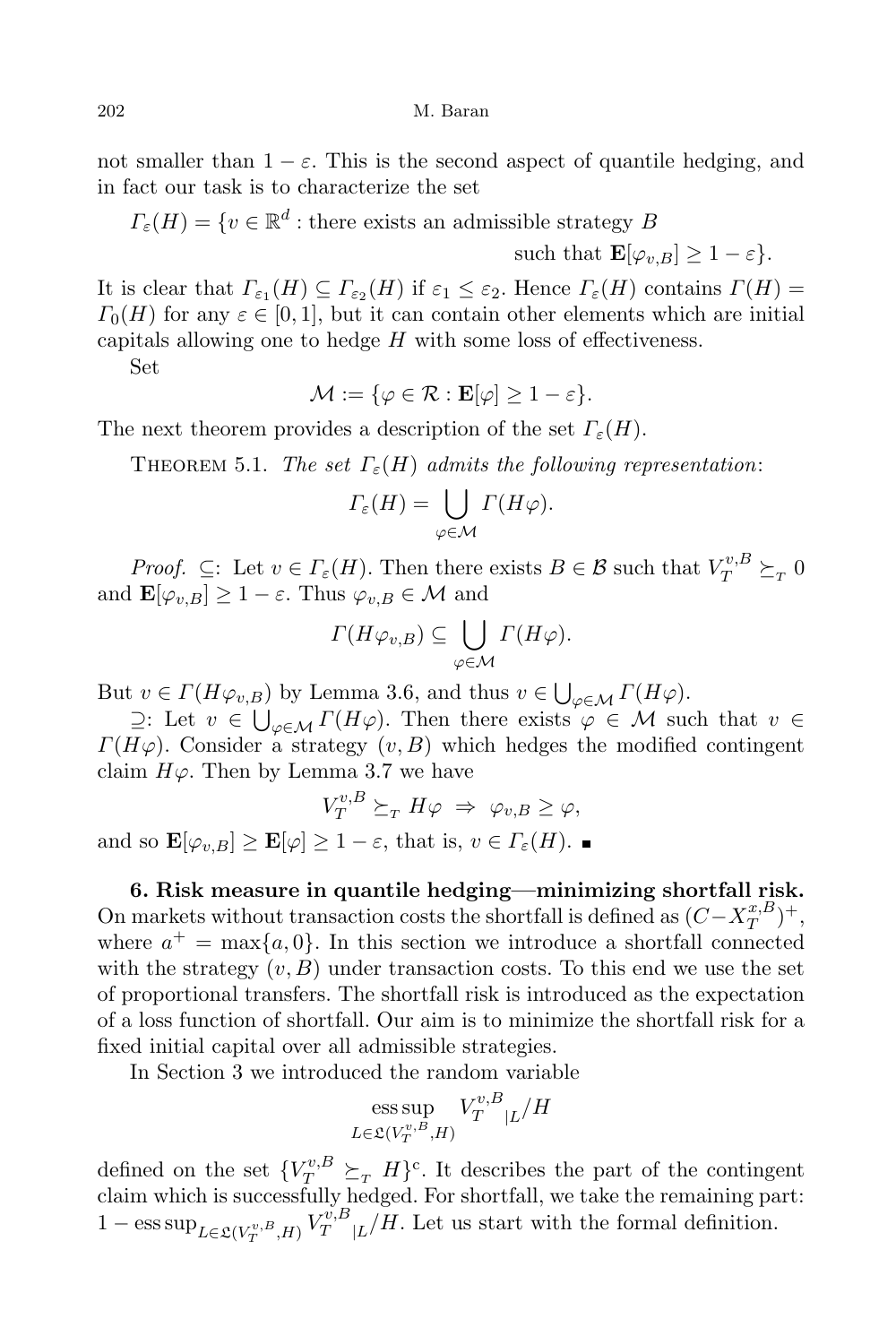*Quantile hedging* 203

DEFINITION 6.1. The *shortfall* of an admissible strategy  $(v, B)$  is the random variable defined by

$$
s(V_T^{v,B})=\left\{\begin{aligned} &0 &&\textrm{on }\{V_T^{v,B}\succeq_T H\},\\ &1-\mathop{\rm ess\,sup}\limits_{L\in\mathfrak L(V_T^{v,B},H)}\frac{V_T^{v,B}}{H} &&\textrm{on }\{V_T^{v,B}\succeq_T H\}^{\rm c}. \end{aligned}\right.
$$

Remark 6.2. The shortfall can be expressed in terms of the success function:

$$
1 - \varphi_{v,B} = 0 \cdot \mathbf{1}_{\{V_T^{v,B}\succeq_T H\}} + \left(1 - \underset{L \in \mathfrak{L}(V_T^{v,B},H)}{\text{ess sup}} \frac{V_T^{v,B}_{T}|_L}{H}\right) \mathbf{1}_{\{V_T^{v,B}\succeq_T H\}^c}
$$
  
=  $s(V_T^{v,B}).$ 

The shortfall is a random variable with values in [0*,* 1]. It is equal to 0 if  $V_T^{v,B} \succeq_T H$  and it is strictly positive if  $V_T^{v,B} \not\succeq_T H$ .

Let  $u : [0, 1] \to \mathbb{R}$  be a continuous, non-decreasing function such that  $u(0) = 0$  and  $u(1) < \infty$ . We regard such a function as a loss function. Basing on a loss function we define the shortfall risk of an admissible strategy as  $\mathbf{E}[u(s(V^{v,B}_T$  $(T_T^{(v,B)})$ . It is clear that if  $v \in \Gamma(H)$  then the shortfall risk for a hedging strategy is equal to 0, otherwise it is positive. If  $\mathbf{E}[u(s(V_T^{v,B}$ *T* ))] *≤*  $\textbf{E}[u(s(V_{T}^{\overline{v},B}% ,\overline{w}^{z},\overline{w}^{z},\overline{w}^{z},\overline{w}^{z},\overline{w}^{z},\overline{w}^{z},\overline{w}^{z},\overline{w}^{z},\overline{w}^{z},\overline{w}^{z},\overline{w}^{z},\overline{w}^{z},\overline{w}^{z},\overline{w}^{z},\overline{w}^{z},\overline{w}^{z},\overline{w}^{z},\overline{w}^{z},\overline{w}^{z},\overline{w}^{z},\overline{w}^{z},\overline{w}^{z},$  $(T^{v,D}_{T})$ )] for two admissible strategies  $(v, B)$  and  $(\overline{v}, B)$  then we regard the strategy  $(v, B)$  as not as risky as  $(\overline{v}, \overline{B})$ . If the shortfall risk of the strategy  $(v, B)$  is not greater than any other, then  $(v, B)$  is called *optimal* or *risk-minimizing*.

Similarly to the previous sections we formulate the first aspect of the risk measure problem as:

*For a fixed initial* endowment  $v_0 \in \Gamma(0)$  *such* that  $v_0 \notin \Gamma(H)$  *find an admissible strategy*  $(v, B)$ , *where*  $v_0 \succeq_0 v$ , *such that* 

$$
\mathbf{E}[u(s(V_T^{v,B}))] \to \min.
$$

We start with an auxiliary lemma proved in [3].

LEMMA 6.3. Let  $X_1, X_2, \ldots$  be a sequence of  $[0, \infty)$ -valued random variables. There exists a sequence  $\widetilde{X}_n \in \text{conv}\{X_n, X_{n+1}, ...\}$  such that  $\widetilde{X}_n$  con*verges* almost surely to a  $[0, \infty]$ -valued random variable X.

To describe an optimal strategy we start with the following theorem.

THEOREM 6.4. *There exists* a *function*  $\widetilde{\varphi} \in \mathcal{R}$  *which is* a *solution* of the *problem*

$$
\mathbf{E}[u(1-\varphi)] \to \min, \quad v_0 \in \Gamma(H\varphi).
$$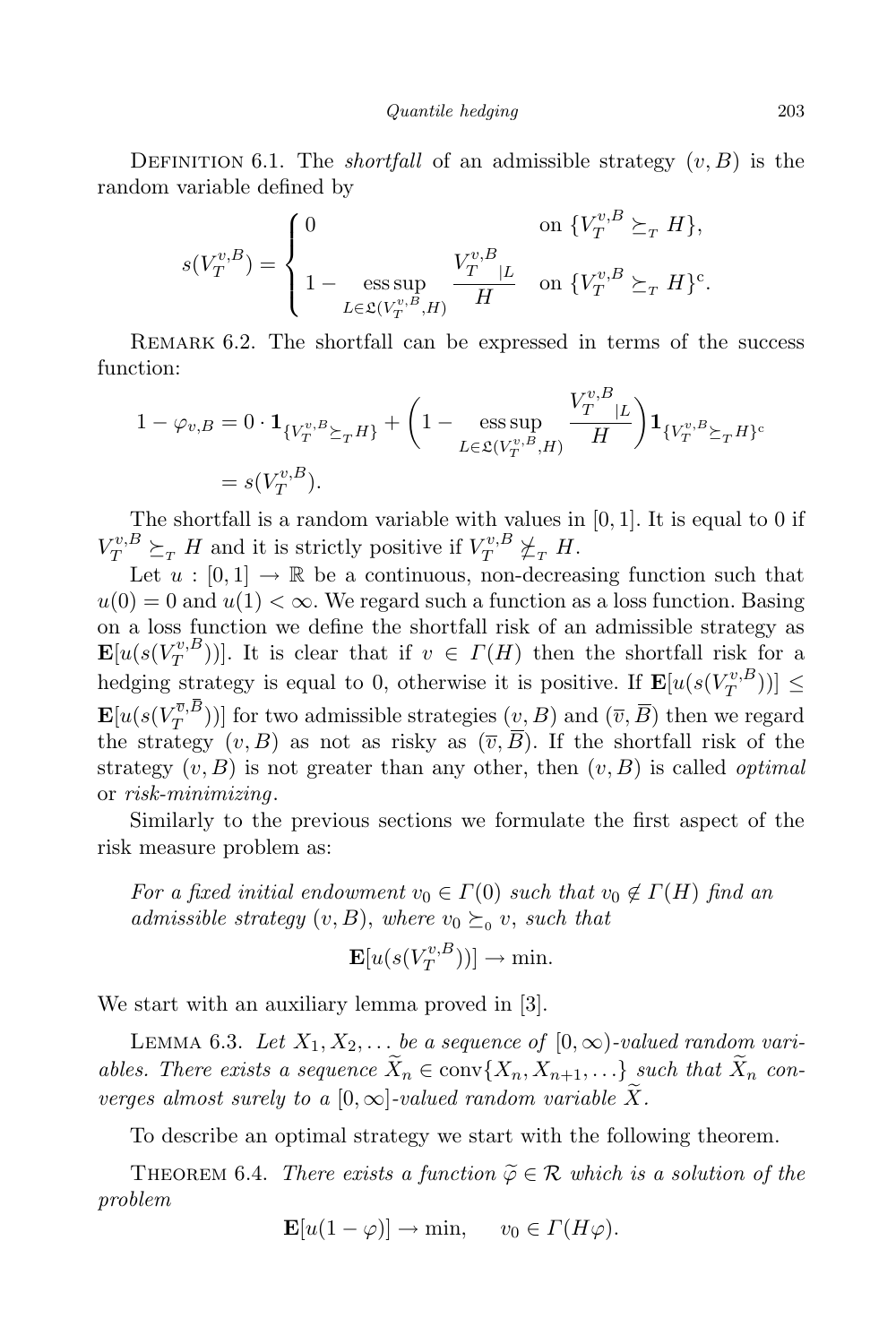204 M. Baran

*Proof.* Set  $\mathcal{R}_0 := \{ \varphi \in \mathcal{R} : v_0 \in \Gamma(H\varphi) \}$ . Then  $\mathcal{R}_0 \neq \emptyset$  since  $0 \in \mathcal{R}_0$ . Let  $\varphi_n \in \mathcal{R}_0$  be a sequence such that  $\mathbf{E}[u(1-\varphi_n)] \to \inf_{\varphi \in \mathcal{R}_0} \mathbf{E}[u(1-\varphi)]$ . In view of Lemma 6.3 there exists a sequence  $\tilde{\varphi}_n \in \text{conv}\{\varphi_n, \varphi_{n+1}, \ldots\}$  which converges almost surely to  $\widetilde{\varphi} \in \mathcal{R}$ . Since  $u(1 - \widetilde{\varphi}_n) \leq u(1) < \infty$ , by the dominated convergence theorem we obtain

$$
\mathbf{E}[u(1-\widetilde{\varphi})] = \lim_{n \to \infty} \mathbf{E}[u(1-\widetilde{\varphi}_n)] = \inf_{\varphi \in \mathcal{R}_0} \mathbf{E}[u(1-\varphi)].
$$

From Fatou's lemma we have

$$
\mathbf{E}[\widehat{Z}_T H \widetilde{\varphi}] = \mathbf{E}[\lim_n \widehat{Z}_T H \widetilde{\varphi}_n] \le \liminf_n \mathbf{E}[\widehat{Z}_T H \widetilde{\varphi}_n] \le \widehat{Z}_0 v_0 \quad \forall Z \in \mathcal{Z}.
$$

Hence  $v_0 \in \Gamma(H\varphi)$ .

The next theorem provides a description of a risk-minimizing strategy for  $v_0$ .

THEOREM 6.5. Let  $\widetilde{\varphi}$  be the function from Theorem 6.4, and let  $(v_0, B)$ *be a hedging strategy for the modified contingent claim*  $H\tilde{\varphi}$ *. Then*  $(v_0, B)$  *is an optimal strategy. Furthermore*,  $\widetilde{\varphi} = \varphi_{v_0,B}$ *.* 

*Proof.* The strategy  $(v_0, B)$  is admissible since  $V_{T}^{v_0, B} \succeq_{T} H \widetilde{\varphi} \succeq_{T} 0$ . Let  $(\overline{v}, B)$  be any admissible strategy such that  $v_0 \succeq_0 \overline{v}$ . Then  $\overline{v} \in \Gamma(H\varphi_{\overline{v}, \overline{B}})$  by Lemma 3.6, which implies  $v_0 \in \Gamma(H\varphi_{\overline{v},\overline{B}})$ . From Remark 6.2 and Theorem 6.4 we obtain

(6.5.3) 
$$
\mathbf{E}[u(s(V_T^{\overline{v},B}))]=\mathbf{E}[u(1-\varphi_{\overline{v},\overline{B}})] \geq \mathbf{E}[u(1-\widetilde{\varphi})].
$$

Now consider the strategy  $(v_0, B)$ . Since  $V_T^{v_0, B} \succeq_T H\widetilde{\varphi}$ , by Lemma 3.7 we have

$$
(6.5.4) \t\t \t\t \varphi_{v_0,B} \ge \widetilde{\varphi}.
$$

Taking  $(6.5.3)$  and  $(6.5.4)$  into account we have  $\varphi_{v_0,B} = \widetilde{\varphi}$ , so  $\mathbf{E}[u(s(V_T^{v_0,B}$  $T^{v_0,B})$ ]  $= \mathbf{E}[u(H - H\widetilde{\varphi})],$  and this proves that  $(v_0, B)$  is optimal.

**7. Risk measure in quantile hedging—sets with a fixed level of shortfall risk.** Given  $\alpha \geq 0$ , we want to characterize the strategies with shortfall risk not greater than  $\alpha$ . This is the second aspect of the risk measure problem in quantile hedging. Our task is to provide a description of the set

$$
\varGamma^n_\alpha(H) := \{ v \in \mathbb{R}^d : \text{there exists an admissible strategy } B \}
$$

such that  $\mathbf{E}[u(s(V_T^{v,B}_T))]$  $(T^{v,D}_T))]\leq \alpha$ .

 $I$ **t** is clear that  $\Gamma^u_{\alpha_1}(H) \subseteq \Gamma^u_{\alpha_2}(H)$  if  $\alpha_1 \leq \alpha_2$ . Since  $\mathbf{E}[u(s(V_T^{v,B}))]$  $\begin{bmatrix} T^{v,B}(T) \end{bmatrix}$  = 0 for the hedging strategy  $(v, B)$ , we conclude that  $\Gamma^u_{\alpha}(H)$  contains  $\Gamma(H) = \Gamma^u_0(H)$ for any  $\alpha \geq 0$ .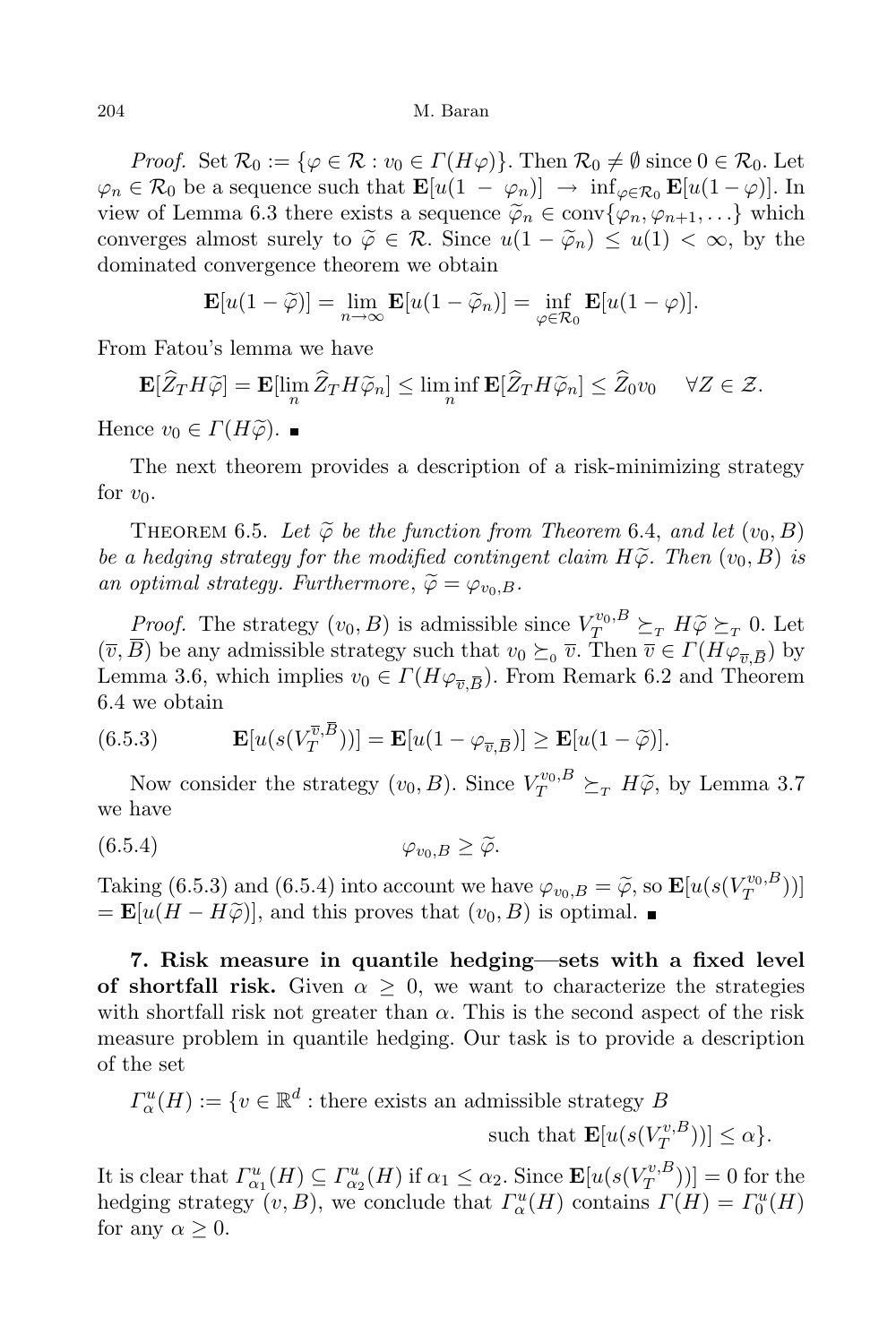Set

$$
\mathcal{N} := \{ \varphi \in \mathcal{R} : \mathbf{E}[u(1-\varphi)] \le \alpha \}.
$$

The next theorem provides a description of the set  $\Gamma_\alpha^u(H)$ .

THEOREM 7.1. *The set*  $\Gamma^u_\alpha(H)$  *admits the following representation*:

$$
\Gamma_{\alpha}^{u}(H) = \bigcup_{\varphi \in \mathcal{N}} \Gamma(H\varphi).
$$

*Proof.* The proof is similar to the proof of Theorem 5.1.

*⊆*: Let  $v \in \Gamma_\alpha^u(H)$ . Then there exists  $B \in \mathcal{B}$  such that  $V_T^{v,B} \succeq_T 0$  and  $\mathbf{E}[u(s(V^{v,B}_T$  $(T_T^{(v,B)})$ ] = **E**[ $u(1 - \varphi_{v,B})$ ]  $\leq \alpha$ . Thus  $\varphi_{v,B} \in \mathcal{N}$  and by Lemma 3.6 we have

$$
v \in \Gamma(H\varphi_{v,B}) \subseteq \bigcup_{\varphi \in \mathcal{N}} \Gamma(H\varphi).
$$

 $≥$ : Let *v*  $∈$  ∪<sub>*φ* $∈$ *N*</sub> *Γ*(*Hϕ*). Then there exists *ϕ*  $∈$  *N* such that *v*  $∈$  *π*).  $∴$  *π*) *Γ*( $Hφ$ ). Consider a strategy  $(v, B)$  which hedges the modified contingent claim  $H\varphi$ . Then by Lemma 3.7 we have

$$
V_T^{v,B} \succeq_T H\varphi \Rightarrow \varphi_{v,B} \ge \varphi
$$

and this implies

$$
\mathbf{E}[u(s(V_T^{v,B}))] = \mathbf{E}[u(1-\varphi_{v,B})] \le \mathbf{E}[u(1-\varphi)] \le \alpha,
$$
  
\n
$$
F^u(H) =
$$

so that  $v \in \Gamma^n_\alpha(H)$ .

**8. Quantile hedging under zero transaction costs.** In this section we show how the theory of Föllmer and Leukert can be obtained. All previous sections required the **EF** condition, which of course is not satisfied under zero transaction costs. We will base on the results obtained by Delbaen, Kabanov and Valkeila [2], which are less general than the results used so far, but the condition **EF** is not required. First, we give a short description of these results, then recall the two aspects of quantile hedging studied by Föllmer and Leukert, and finally show how their theory can be obtained under zero transaction costs.

In [2] it is assumed that the transaction costs are constant in time, given by a matrix *Λ*. The contingent claim is bounded from below in the sense of the partial ordering determined by the cone  $K := M + \mathbb{R}^d_+$ , that is,  $H \succeq c\mathbf{1}$ for some  $c \in \mathbb{R}$ ; *K* is independent of *t* and *ω*. We denote by *Q* the set of probability measures  $Q \sim P$  such that  $S_t$  follows a local martingale with respect to *Q*. We shall need the condition

$$
EMM: \quad \mathcal{Q} \neq \emptyset.
$$

Let  $\mathcal{D}$  be the set of martingales  $Z$  with  $\hat{Z}$  taking values in  $K^*$  and with  $\widehat{Z}_T$  bounded. Under **EMM** we have the following description of the set of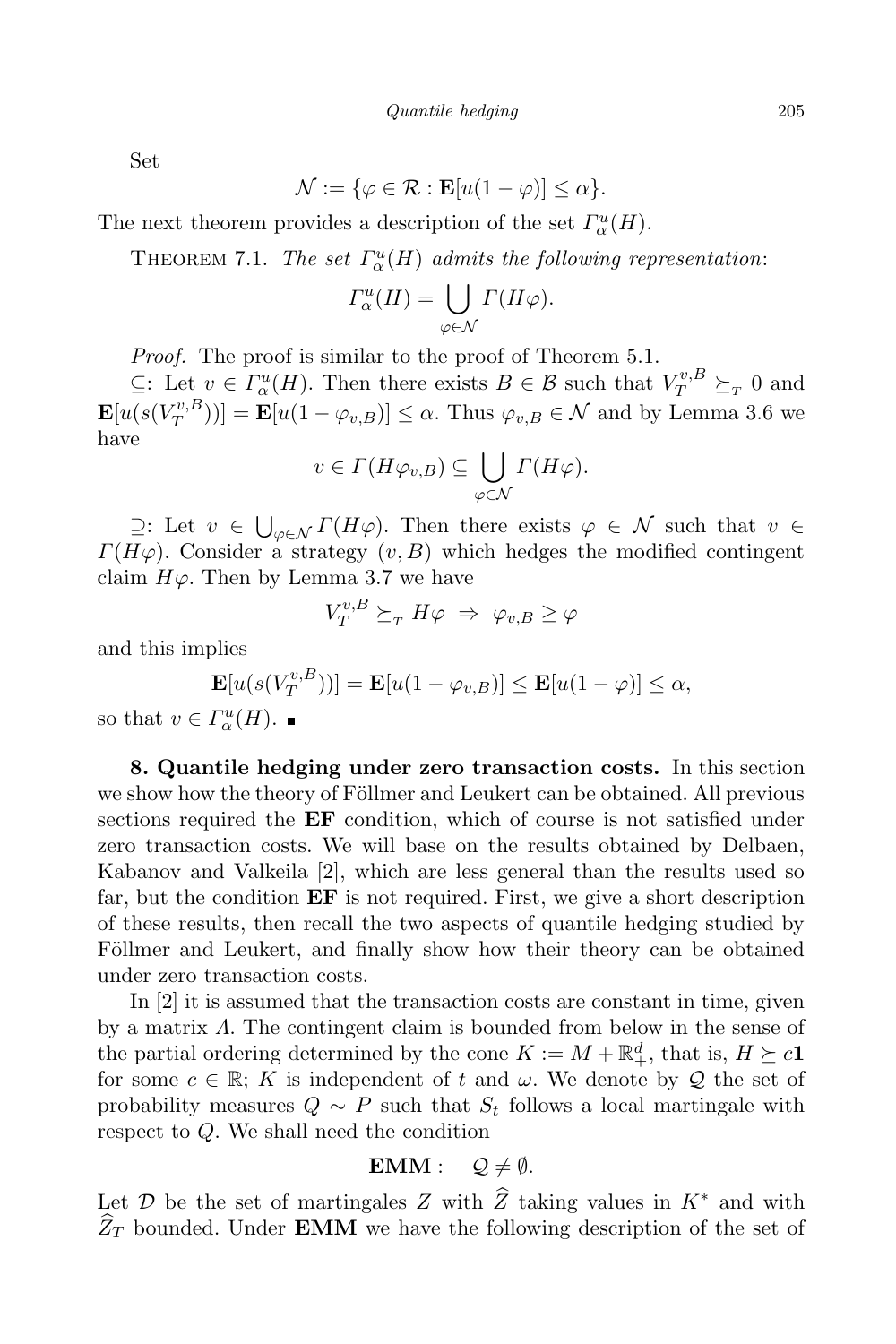hedging endowments:

$$
\Gamma(H) = \bigcap_{Z \in \mathcal{D}} \{v \in \mathbb{R}^d : \widehat{Z}_0 v \ge \mathbf{E} \widehat{Z}_T H \}.
$$

It is left as an exercise to check that under this new description of *Γ*(*H*) Theorems 4*.*1*,* 4*.*2*,* 5*.*1, which solve our problems, remain true.

Now consider a classical market model without transaction costs. Under the no-arbitrage condition the price of a scalar contingent claim *C* is given as sup<sub> $Q \in \mathcal{C}$ </sub>  $\mathbf{E}^Q[C]$ . In the quantile hedging problem studied by Föllmer and Leukert only those admissible strategies  $(x, B)$  are considered for which the wealth process  $X_t^{x,B}$  $t^{x, B}_{t}$  is non-negative for all  $t = 0, 1, \ldots, T$ . The authors use as an effectiveness measure the success function defined as

$$
\varphi_{x,B} = \mathbf{1}_{\{X_T^{x,B} \ge C\}} + \frac{X_T^{x,B}}{C} \mathbf{1}_{\{X_N^{x,B} < C\}}.
$$

The first problem

*Let*  $x_0 < \sup_{Q \in \mathcal{Q}} \mathbf{E}^Q[C]$  *be a fixed initial endowment.* We search for *an admissible strategy*  $(x, B)$ , *where*  $x \leq x_0$ , *maximizing*  $\mathbf{E}[\varphi_{x,B}]$ *.* We *write this problem as*

$$
\mathbf{E}[\varphi_{x,B}] \to \max, \quad x \le x_0.
$$

The second problem

*Let*  $\varepsilon$  *be a fixed number in* [0,1]*. We search for an admissible strategy*  $(x, B)$  *with effectiveness not smaller than*  $1 - \varepsilon$  *and minimizing the initial capital. We write this problem as*

$$
\mathbf{E}[\varphi_{x,B}] \ge 1 - \varepsilon, \quad x \to \min.
$$

To show that these problems can be formulated under zero transaction costs we have to find scalar equivalents of multi-dimensional objects on our market. Let  $Y \in \mathbb{R}^d$  describe how our wealth is allocated in stock positions on the market with transaction costs. Now choose the *i*th stock account to transfer capitals from all others to it. Then the wealth of *Y* in the *i*th stock is

$$
Y(i) := \sum_{j=0}^{d} (1 - \lambda^{ji}) Y^{j}.
$$

Usually  $Y(i) \neq Y(j)$  for  $i \neq j$ , but under zero transaction costs we have  $Y(i) = Y(j) = \sum_{i=1}^{d} Y^{i}$ . Thus we adopt the following scalar equivalents: for the initial endowment *v* we take  $x_v := \sum v^i$ , for the wealth process  $V_t^{v,B}$  we take  $X_t^{x_v, B} := \sum_{t} (V_t^{v, B}$  $(t_t^{v,B})^i$ , for the contingent claim *H* we take  $C_H := \sum H^i$ .

Now we show that the problems of quantile hedging under zero transaction costs are the same as those formulated in [2] for scalar equivalents.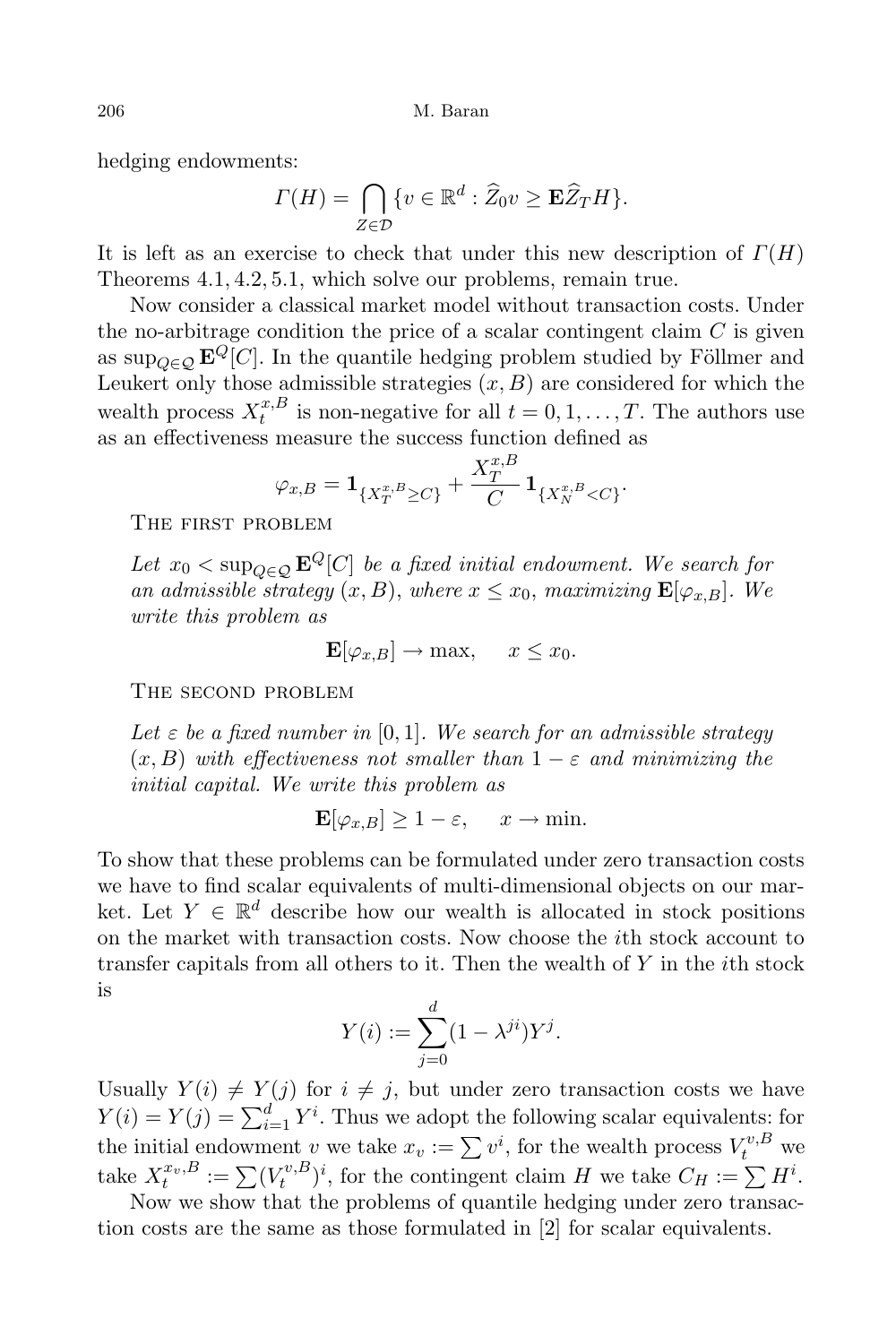First, note that

(8.0.5) 
$$
\frac{V_T^{v,B}_{T}|_L}{H} = \frac{\sum (V_T^{v,B})^i}{\sum H^i} \quad \forall L \in \mathfrak{L}(V_T, H).
$$

For each  $L \in \mathfrak{L}(V_T, H)$  we have

so 
$$
\sum \frac{V_T^{v,B}_{T}}{H} H^i = \frac{V_T^{v,B}_{T}}{H} \sum H^i \text{ and } \sum \frac{V_T^{v,B}_{T}}{H} H^i = \sum (V_T^{v,B}_{|L})^i,
$$

$$
\frac{V_T^{v,B}_{T}}{H} = \frac{\sum (V_T^{v,B}_{T})^i}{\sum H^i}.
$$

Since the costs are equal to zero, we have  $\sum (V_T^{v,B})$  $(T^{v,B}_{T}|_L)^i = \sum (V^{v,B}_{T})$  $(T^{v,B})^i$  and (8*.*0*.*5) holds.

Since the relation " $\succeq$ " becomes the linear ordering " $\geq$ " for the sums of components, we get the equality of the success functions:

$$
\varphi_{v,B} = \mathbf{1}_{\{V_T^{v,B} \succeq H\}} + \underset{L \in \mathfrak{L}(V_T^{v,B},H)}{\text{ess sup}} \frac{V_T^{v,B}_{T} |_{L}}{H} \mathbf{1}_{\{V_T^{v,B} \succeq H\}^c}
$$
\n
$$
= \mathbf{1}_{\{\sum(V_T^{v,B})^i \ge \sum H^i\}} + \frac{\sum(V_T^{v,B})^i}{\sum H^i} \mathbf{1}_{\{\sum(V_T^{v,B})^i < \sum H^i\}}
$$
\n
$$
= \mathbf{1}_{\{X_T^{xv,B} \succeq C_H\}} + \frac{X_T^{xv,B}}{C_H} \mathbf{1}_{\{X_T^{xv,B} < C_H\}} = \varphi_{xv,B}.
$$

One can check that the set of hedging endowments is of the form  $\Gamma(H)$  =  ${v \in \mathbb{R}^d : \sum v^i \ge \sup_{Q \in \mathcal{Q}} \mathbf{E}^Q[\sum H^i]}$ . Thus our problem of maximizing the effectiveness,

$$
\mathbf{E}[\varphi_{v,B}] \to \max, \quad v \le v_0 \notin \Gamma(H),
$$

becomes

$$
\mathbf{E}[\varphi_{x,B}] \to \max, \quad x \le x_{v_0} < \sup_{Q \in \mathcal{Q}} \mathbf{E}^Q[C_H],
$$

which is the first problem considered by Föllmer and Leukert.

Our second problem is to determine the set  $\Gamma_{\varepsilon}(H)$ . First note that if for  $v, \overline{v} \in \mathbb{R}^d$  we have  $\sum \overline{v}^i \geq \sum v^i$  and  $v \in \Gamma_{\varepsilon}(H)$  then  $\overline{v} \in \Gamma_{\varepsilon}(H)$ . For  $\gamma_v :=$  $\sum v^i$  define  $\gamma := \inf_{v \in \Gamma_{\varepsilon}(H)} \overline{\gamma_v}$ . If  $\sum v^i \geq \gamma$  for some  $v \in \mathbb{R}^d$  then  $v \in \Gamma_{\varepsilon}(H)$ , and if  $\sum v^i < \gamma$  then  $v \notin \Gamma_\varepsilon(H)$ . Thus  $\Gamma_\varepsilon(H) = \{v \in \mathbb{R}^d : \sum v^i \geq \gamma\}.$ The problem reduces to finding the number  $\gamma$ , which is the cost minimizing capital searched by Föllmer and Leukert.

REMARK 8.1. Föllmer and Leukert considered admissible strategies for which  $X_t^{x,B} \ge 0$  for each  $t = 0, 1, \ldots, T$ . We only require  $X_T^{x_v, B} \ge 0$ , which is a generalization.